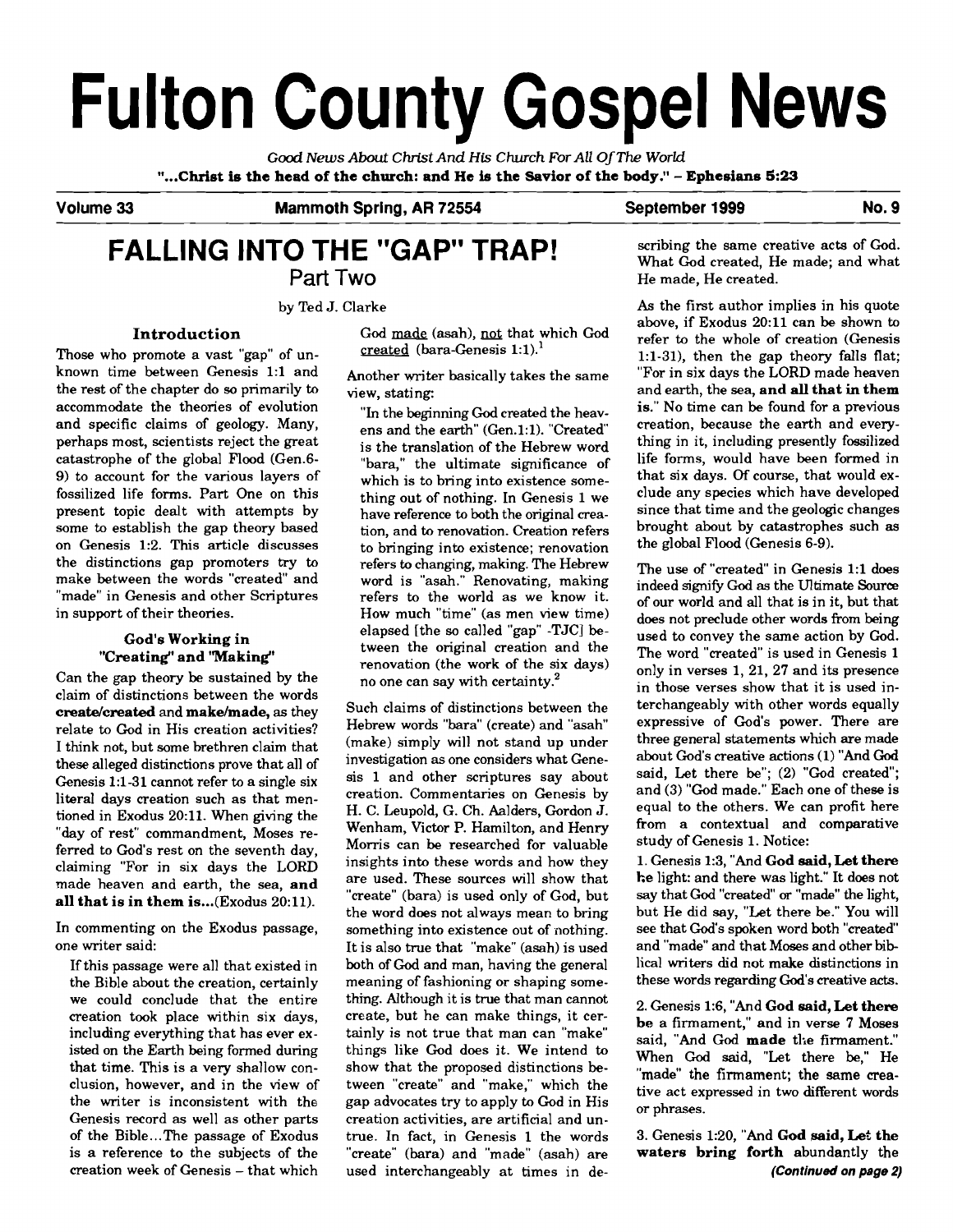# **FULTON COUNTY GOSPEL NEWS**

USPS Publication # **21** 1780

... is a Periodical publication issued monthly by the Church of Christ at Third and Bethel (P.O. Box 251), Mammoth Spring, AR 72554-0251. POSTMASTER: Please mail all changes of address to the above address.

FCGN is mailed free of charge to any who care to receive it. We will be happy to add any names to the regular mailing list If you send in a name we must have a complete address, including number and street name, or R.R. or HCR number, plus box number, or a P.O. Box number and the ATNE DIGIT ZIP CODE. This paper is supported by vol**untary** contributions for which we are grateful. Financial information will be furnished upon request. **Mail all address corrections or**  manuscripts to:

#### **FULTON COUNTY GOSPEL NEWS**

*P. 0. Box* <sup>251</sup>

| Mammoth Spring, AR 72554 |                                |  |  |
|--------------------------|--------------------------------|--|--|
|                          |                                |  |  |
|                          |                                |  |  |
|                          |                                |  |  |
|                          | E-Mail  tedjc@centuryinter.net |  |  |

### **(Continued from page 1)**

moving creature.. .and fowl that may fly." Then, in verse 21 Moses notes, "And God created great whales...and every winged fowl." Thus, when God spoke His "Let there be" statements He "created" (v. 21) and "made" (v. 7) -all being equal to each other.

4. Genesis 1:25, "And **God said, Let us bring forth** the living creature after his kind," which was followed in verse 25 by Moses saying, "And God **made**  the beast of the earth after his kind." When God said, "Let there be" (referring to animal life), He both **created and made, Moses using the terms interchangeably.** 

5. Genesis 1:26, "And **God said, Let us make** man in our image, after our likeness." When Moses spoke of this act of God, he wrote, "So God **created** man in His own image, in the image of God created He him; male and female created He them" (verse 27). In these verses the fact that God "made" man in His own image in one verse and "created" him in His own image in the next is absolute proof that Moses used these terms as equivalents in discussing the creation events. **Remember this point!** Although these are not all of the ''Let there be, created, and made" passages in Genesis 1, they are sufficient to show that each was equal to the others in the writirgs of Moses.

Several points can be made which destroy the gap theorists' contention about the supposed distinction between "create" and "make" as they apply to God's creation. First, why is it that God had to **create** the great whales and winged fowl (1:21), but He **made** the beasts of the earth (1:25)? All categories of animals are composed of the elements of the earth, so there is no reason why God would "create" one and "make" the other, unless both terms are used interchangeably. Second, the fact that both words are used in bringing man into being "in God's image" shows that they

are considered equal by Moses. One cannot say that it is the spirit of man that God "created," while He "made" the physical body from the dust, for Moses said that man, in the "image of God," was both **made** and **created.** Also, what God **created** was "male and female" (verse 27), which refers in part to their physical bodies, formed from the dust and a rib (Genesis 2:7, 21-23). One cannot avoid the conclusion that Moses used "create" and "made" as conveying equal thoughts as they applied to God's creative work. Third. since this is the case. one does not have to be a "scientist" to be smart enough to see that when Moses said in Exodus 20:11, "For in six days the Lord **made** heaven and earth, the sea, and all that in them is," he was talking about the complete six day creation event of Genesis 1, including verse 1, "In the beginning God **created** the heaven and the earth." For Moses. what **God** "made" and what God "created" were all connected to the great creation chapter of Genesis 1:l-31, a six day creating/making with no time for a "gap" of millions or billions of years.

Nehemiah 9:6 is one of the most inclusive verses in all the Bible of all of God's creative activity, and Nehemiah says that God **made** (asah) it all!

Thou, even thou, art Lord alone; thou hast **made** the heaven of heavens, with all their host, the earth, and all things therein, and thou preservest them all, and the host of heaven worshippeth thee.

If God **made** all things that are in the heavens and earth, as both Moses and Nehemiah say, that would include the great whales, winged fowl, and man **too.**  Genesis 1:21, 27 says that God **created**  these life forms, proving again that the Bible writers used the terms interchangeably. There is no support for the gap theory in the alleged differences between "create" and "make" as those terms apply to all events in Genesis 1:l-31.

### **Jesus and Moses**

Jesus tied together the whole chapter of Genesis 1 into a unified creation in Mark

| 1 (1:21), but He made the beasts of<br>earth (1:25)? All categories of ani-<br>s are composed of the elements of<br>earth, so there is no reason why God<br>lld "create" one and "make" the oth-<br>unless both terms are used<br>rchangeably. Second, the fact that<br>ı words are used in bringing man into<br>ng "in God's image" shows that they | Bible writers used the terms interchar<br>ably. There is no support for the<br>theory in the alleged differences betw<br>"create" and "make" as those terms ar<br>to all events in Genesis 1:1-31.<br><b>Jesus and Moses</b><br>Jesus tied together the whole chapte<br>Genesis 1 into a unified creation in M |  |
|------------------------------------------------------------------------------------------------------------------------------------------------------------------------------------------------------------------------------------------------------------------------------------------------------------------------------------------------------|----------------------------------------------------------------------------------------------------------------------------------------------------------------------------------------------------------------------------------------------------------------------------------------------------------------|--|
| <b>GENESIS 1:1, 27</b>                                                                                                                                                                                                                                                                                                                               | <b>MARK 10:6</b>                                                                                                                                                                                                                                                                                               |  |
| In the beginning God created<br>( <b>verse</b> 1)<br>So God created manmale<br>and female created He them<br>(verse 27)                                                                                                                                                                                                                              | But from the beginning<br>of the creation God<br>(God) made them male<br>and female                                                                                                                                                                                                                            |  |
| considered equal by Moses. One can-                                                                                                                                                                                                                                                                                                                  | 10:6. Christ combined Genesis 1:1                                                                                                                                                                                                                                                                              |  |

10:6. Christ combined Genesis 1:lwith 1:27, placing man here on earth "from the beginning of the creation," not some millions or billions of years later. If the Lord was talking about Genesis 1:l & 27, and it ought to be obvious that He was, do we not contradict Him if we contend for any gap theory of earth's history? The **Arndt, Gingrich,** & **Danker Greek-English Lexicon** (2nd ed.) notes that the word Jesus used for "creation" (ktisis) refers to "the sum total of everything created ... from the beginning of the world... Mk. 10:6" (pp. 455-56).

### **Conclusion**

We do not know what all God may have done in the eternity before He started the record of time in Genesis 1:1, but the creation which begins with that verse is set forth as a literal six days of God's creative work. If some think "this is a very shallow conclusion," we could only ask them to respond to the teaching we have presented in this article. If scientists reject the biblical account of creation because they cannot accept what it says over their theories, why should any Christian **try** to force the Bible to say what it does not say, just to placate the scientific community? Honoring God's word regarding the creation of the universe in which we live requires that we avoid falling into the "gap" trap. If those who believe in the "gap" theories want to find support for it in the Scriptures, they are going to have to **try** to find it elsewhere than in making distinctions between God's<br>"creating" and "making" activities "creating" and "making"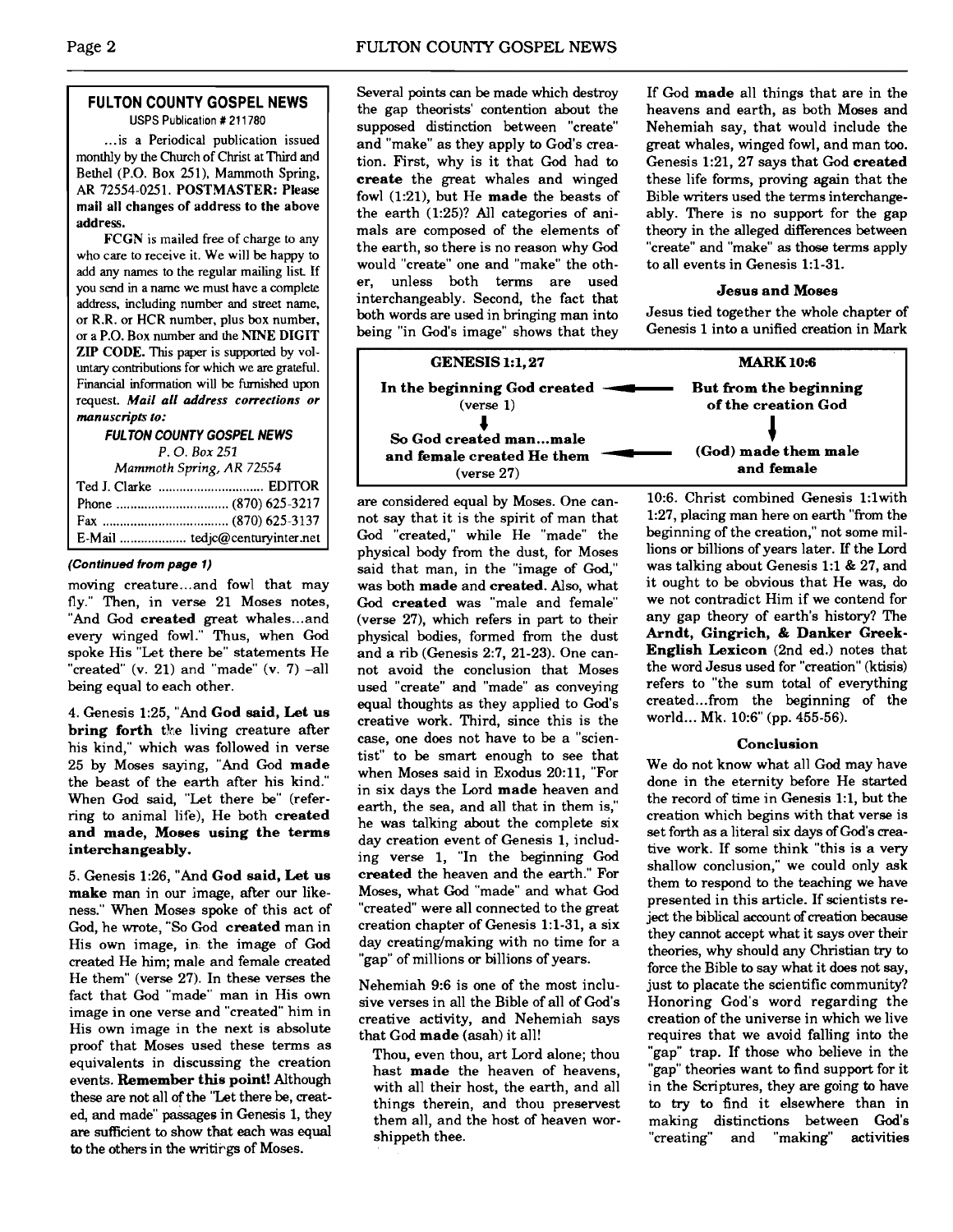#### recorded by Moses.

#### **ENDNOTES**

<sup>1</sup>"Flat Earth Bible Study Techniques," by John N. Clayton, IN: **Does God Exist?.** Vol. **3,** No. 10 (Oct. **1976). pages 56.** 

Roy C. **Deaver, Romans: God's Plan for Man's Righteousness** (Austin, **TX:** Biblical Notes, **1992), page 167.** 

[Editor's Note: I have merely quoted what the accuracy of these quotes,  $\tilde{I}$  will be happy to supply you with the article or section of the sources from which these quotes are taken. I have no desire to ever misquote or take one's comments out of context.]

# **"'THE MEEK SHALL INHERIT THE EARTH" (Matthew 5:s)**  HAVE YOU RECEIVED YOUR INHERITANCE?

## by Brent Pollard

Of all the beautiful attitudes that Christ wanted us to embody I think the most difficult to understand would have to be that of meekness. Most people equate meekness with weakness and do not understand what relationship that these "weak" individuals could have with this earth. Others, in a state of perplexity, wonder why Jesus would offer something that is passing away (1John 2:15-17) as a reward for desirable behavior. Perhaps we would benefit from an examination of the true meaning of meekness as well as its relationship to an earthly inheritance.

Meekness comes from the Greek word "praus" and carries with it three distinct ideas. First, there is the idea of modemtion that can be associated with meekness. Praus (meek) or praotes (meekness) was commonly used by such Greek philosophers as Aristotle to describe a wonderful virtue that kept one between two extremes. In other words, if you were meek, then you would do the right thing in reference to the situation with which you were presented. Paul spoke also of this attitude **as** being one that we should show to all men (cf. Philippians 4:5).

Second, meekness was used to describe an animal that had been domesticated or had learned to accept control. But where does such control come from in connection with man? Man cannot control himself (cf. Jeremiah 10:23; Romans 7:15). Thus, this idea of domesticity being related by Christ is the result of one's learning to be controlled by God. Jesus offered unto all that labored and were heavy laden not

only rest but also a yoke (Matthew 11:28, 29). Yokes were used on livestock so that they could be controlled by their masters to do such **tasks as** to plow fields. Essentially, Christ, in that passage, was offering to take control of our lives. Jesus truly understood this control because He was in complete submission to His Father the entire time He ministered upon the earth (cf. Luke 22:42).

Third, meekness was used as a contrast to pride. God resists the proud (cf. 1 Peter 5:s). So, a failure to be meek would mean that we invite God's resistance. Why? Proud people consider themselves selfsufficient and, therefore, not needy of God. God will not exalt us unless we first humble ourselves under His mighty hand (cf. 1 Peter 5:6). We must be meek to gain God's favor.

Meekness, then, carries with it the idea that one is moderate, humble, and under the control of God. How then does such a one inherit this earth? After all, it is usually the wicked that seem to prosper (cf. Job 21:7; Psalm 73:3; Jeremiah 12:1, 2). The Lord, then, must be talking about a different type of inheritance. Besides, a literal inheritance of the earth would be empty because it would be an inheritance that is passing away (1 John 2:17). In truth, the meek are enjoying their inheritance of this earth right now!

The meek are now in control of this earth because their disposition makes them so. They understand what is proper in any given situation with which they are confronted. When provoked to violence, they know to turn the other cheek (Matthew 6:39). When presented with temptation, they instinctively look for the way of escape (1 Corinthians 10:13). The meek understand that this temperance is needed to win the imperishable crown (1 Corinthians 9:25-27). Indeed the meek are so because in their spiritual growth they did not neglect to add this wondrous virtue (2 Peter 1:6).

The meek are now in control of this earth because they have allowed the Lord to exalt them to that position. Too many today seek the praise of men rather than the praise of God (even in the church)! This attitude kept many from following after our Savior while He was on earth (John 12:42,43) and prevents many from following Him today. These are too afraid of what people might say or think because of their discipleship. They do not like to think that any door of alleged opportunity will be closed to them because of their association with the Lamb of God. The meek know how to deal with such prejudiced people, though. They declare to them by their very lives the statement Peter presented to the Sanhedrin, 'Whether it is right in the sight of God to listen to you more than to God, you judge" (Acts 4:19b). They reject the exaltation of men for a spirit of humility before God. Because of this righteous attitude, the Lord has lifted them up (James 4:lO).

The meek are now in control of this earth because the world does not control them. They are not owned by this world like the greedy businessman who thinks only of the accumulation of more wealth. You **see,**  in reality, such a man does not possess his own possessions but, rather, his possessions have control of him! A meek individual has learned to be content in whatever state he may find himself  $(Philippians 4:11, 12)$  because he understands that being under the control of God means also that God's providence will see him through anything. Therefore, the meek do not worry about what they shall eat, what they shall drink or what they shall wear because they understand that their heavenly Father knows that they are in need of those things (Matthew 6:25ff). In their submission to God, they are free to better enjoy this earthly existence. Thus, the meek take the time to "stop and smell the roses," listen to the wondrous sounds that God has enabled them to hear, look at the wonders of God's creation, feel the soothing texture of silk, and taste the sweetness of honey.

I don't know about you, but I want to possess my inheritance right now. I want to enjoy the blessings that Christ has promised us in heavenly places (cf. Ephesians 1:3). A lot of people take that passage to mean the blessings that we will have in heaven. Paul, however, is declaring that the Christian is able to have a taste of heaven on this earth. [see Mark 10:28- 30; 1 Timothy **4:8.** -Ed.] When we put off the old man OF sin at baptism and were raised up in Christ's likeness (cf. Ephesians 2:4-6; Romans 6:3-7). we were made to "sit together in the heavenly places in Christ Jesus, that in the ages to come (heaven - BP) He might show the exceeding riches of His grace in His kindness toward us in Christ Jesus" (Ephesians 2:6, 7). In other words, we have blessings now in the church (a group of meek people whose assembly constitutes a heavenly place) and will have